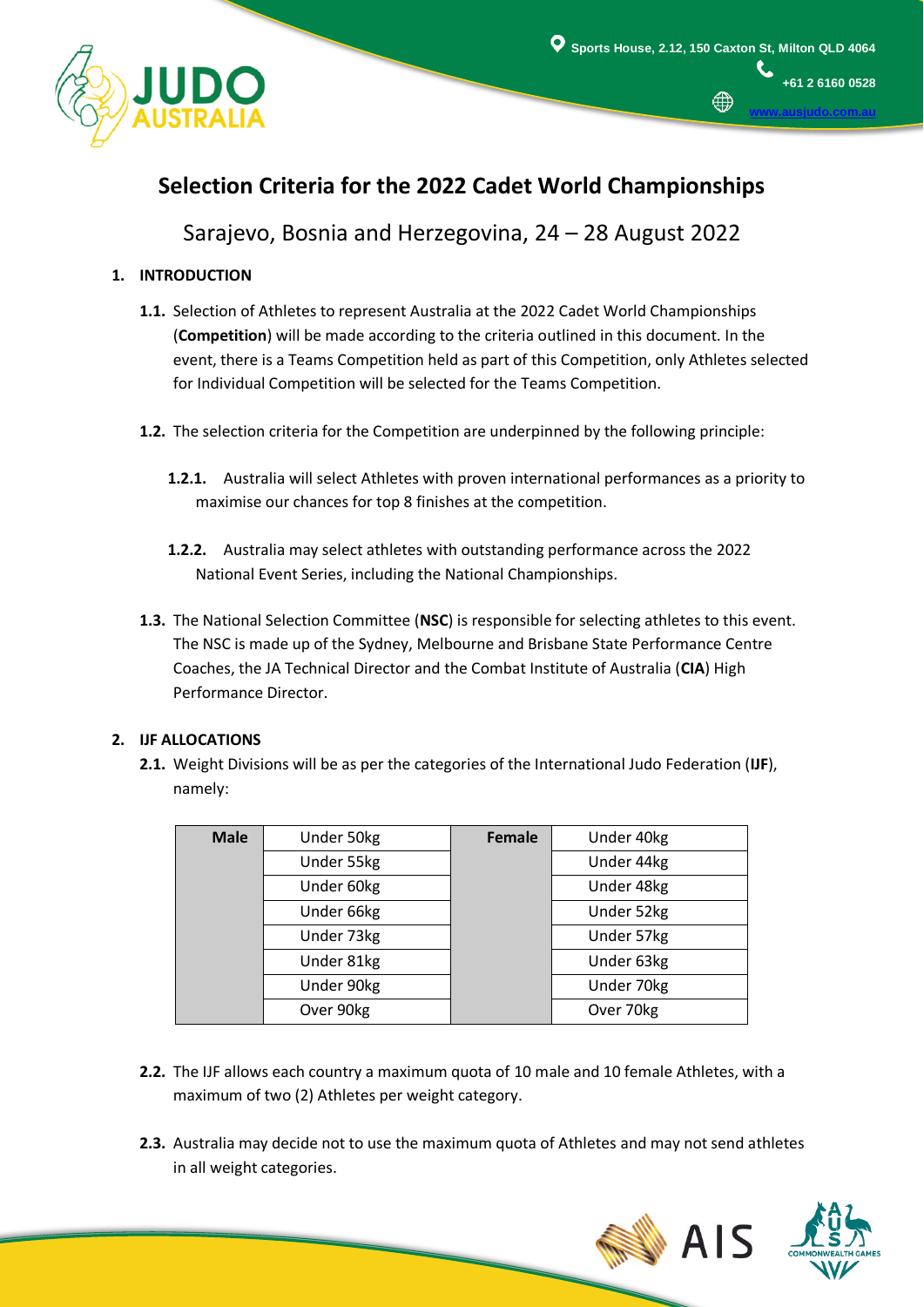

∰

**+61 2 6160 0528**

**[www.ausjudo.com.au](http://www.ausjudo.com.au/)**

### **3. ELIGIBILITY REQUIREMENTS**

- **3.1.** To be eligible for consideration for selection for the Competition, an Athlete must satisfy the following requirements:
	- $\triangleright$  born between 2005 and 2007;
	- $\triangleright$  be an Australian citizen or have IJF approval to represent Australia;
	- $\triangleright$  be a financial member of and be in good standing with JA;
	- $\triangleright$  have signed the current JA Team Member Agreement;
	- $\triangleright$  not by their actions or omissions brought themselves, JA, or the Team into disrepute or censure;
	- $\triangleright$  have no outstanding debt with JA (unless in agreement to manage such debt);
	- $\triangleright$  be at least 2<sup>nd</sup> kyu, blue belt; and
	- $\triangleright$  hold a valid IJF ID Card.

#### **4. SELECTION PROCEDURE**

All Athletes considered for selection must meet the Eligibility Requirements as stated above at the date of selection, which will be at the conclusion of the 2022 National Championships on the 13 June 2022.

- **4.1.** Due to the limited international activity of this age group during the Covid 19 pandemic, eligible athletes will be considered for selection at the discretion of the National Selection Committee. The NSC will consider several factors, including (without limitation and in no particular order):
	- An athlete's performance on the National Event Series (**NES**), including the National Championships;
	- $\triangleright$  National Ranking Points
	- $\triangleright$  An athlete's performance and behavior at National Camps;
	- $\triangleright$  Quality and quantity of international wins;
	- CombatAUS/JA categorisation;
	- $\triangleright$  An athlete's stage of development and future potential to perform at benchmark events;
	- $\triangleright$  An athlete's technical and tactical competence;
	- $\triangleright$  An athlete's current fitness level; and
	- $\triangleright$  An athlete's commitment to the National Program.
- **4.2.** The NSC may select reserve Athletes for the Competition. In exercising this selection, the NSC will consider the factors listed under 4.1.
- **4.3.** The NSC will make decisions relating to any unforeseen circumstances relating to selections in their absolute discretion.
- **4.4.** The JA CEO will have final approval of all selections.

i